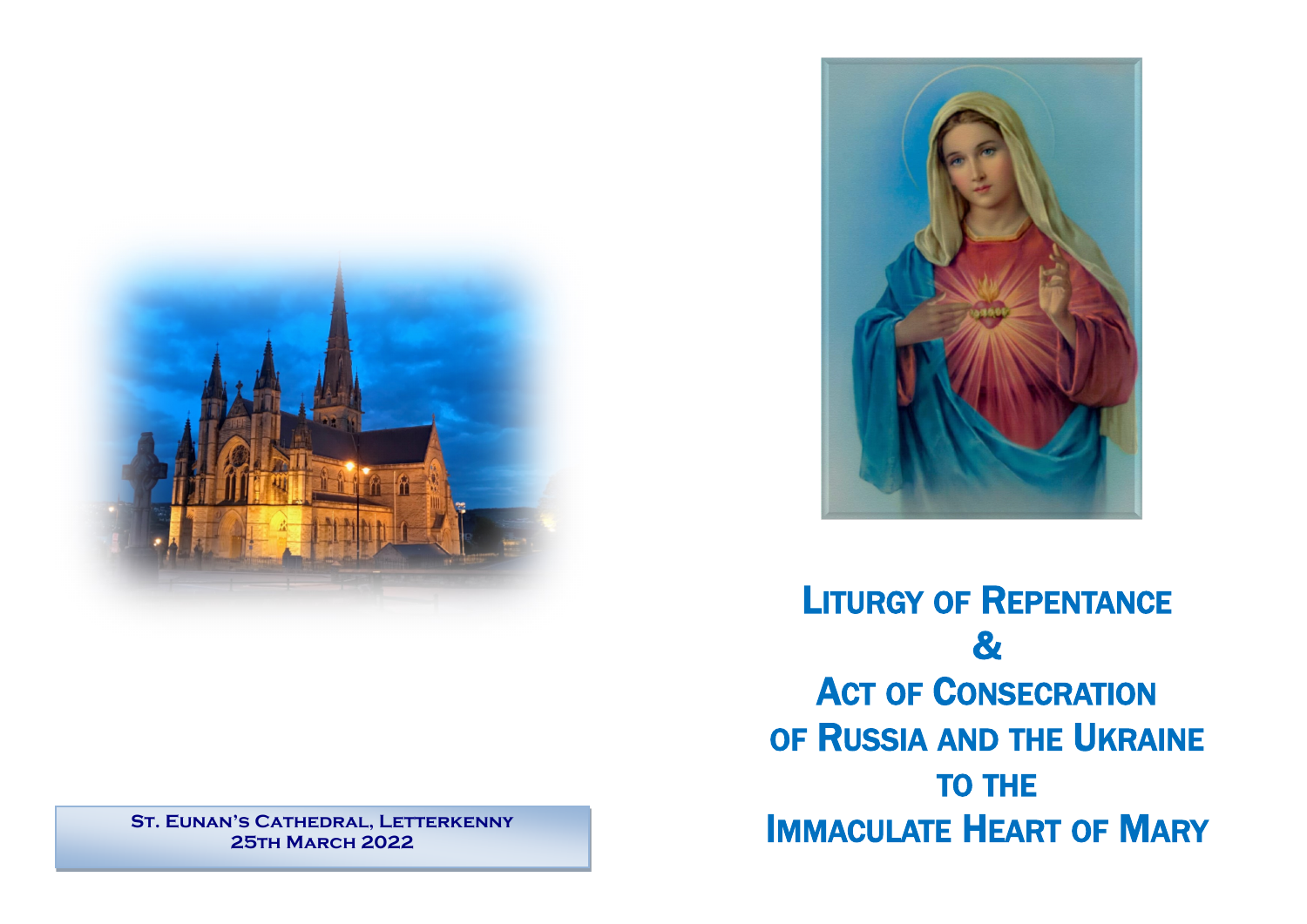# **Opening Hymn**

*Response*: Attende Domine, et miserere, quia peccavimus tibi *(Give heed, O Lord, and have mercy, because we have sinned against Thee).*

To Thee, highest King, Redeemer of all, do we lift up our eyes in weeping: Hear, O Christ, the prayers of your servants.

Right hand of the Father, corner-stone, way of salvation, gate of heaven, wash away our stains of sin.

We beseech Thee, God, in Thy great majesty: Hear our groans with Thy holy ears: calmly forgive our crimes.

To Thee we confess our sins admitted with a contrite heart We reveal the things hidden: By Thy kindness, O Redeemer, overlook them

May your Sorrowful Heart move us to compassion and inspire us to open our doors and to care for our brothers and sisters who are injured and cast aside.

Holy Mother of God, as you stood beneath the cross, Jesus, seeing the disciple at your side, said: "Behold your son" (Jn 19:26). In this way he entrusted each of us to you. To the disciple, and to each of us, he said: "Behold, your Mother" (v. 27). Mother Mary, we now desire to welcome you into our lives and our history. At this hour, a weary and distraught humanity stands with you beneath the cross, needing to entrust itself to you and, through you, to consecrate itself to Christ. The people of Ukraine and Russia, who venerate you with great love, now turn to you, even as your heart beats with compassion for them and for all those peoples decimated by war, hunger, injustice and poverty.

Therefore, Mother of God and our Mother, to your Immaculate Heart we solemnly entrust and consecrate ourselves, the Church and all humanity, especially Russia and Ukraine. Accept this act that we carry out with confidence and love. Grant that war may end and peace spread throughout the world. The "Fiat" that arose from your heart opened the doors of history to the Prince of Peace. We trust that, through your heart, peace will dawn once more. To you we consecrate the future of the whole human family, the needs and expectations of every people, the anxieties and hopes of the world.

Through your intercession, may God's mercy be poured out on the earth and the gentle rhythm of peace return to mark our days. Our Lady of the "Fiat", on whom the Holy Spirit descended, restore among us the harmony that comes from God. May you, our "living fountain of hope", water the dryness of our hearts. In your womb Jesus took flesh; help us to foster the growth of communion. You once trod the streets of our world; lead us now on the paths of peace. Amen.

**Final Blessing**

**Closing Hymn**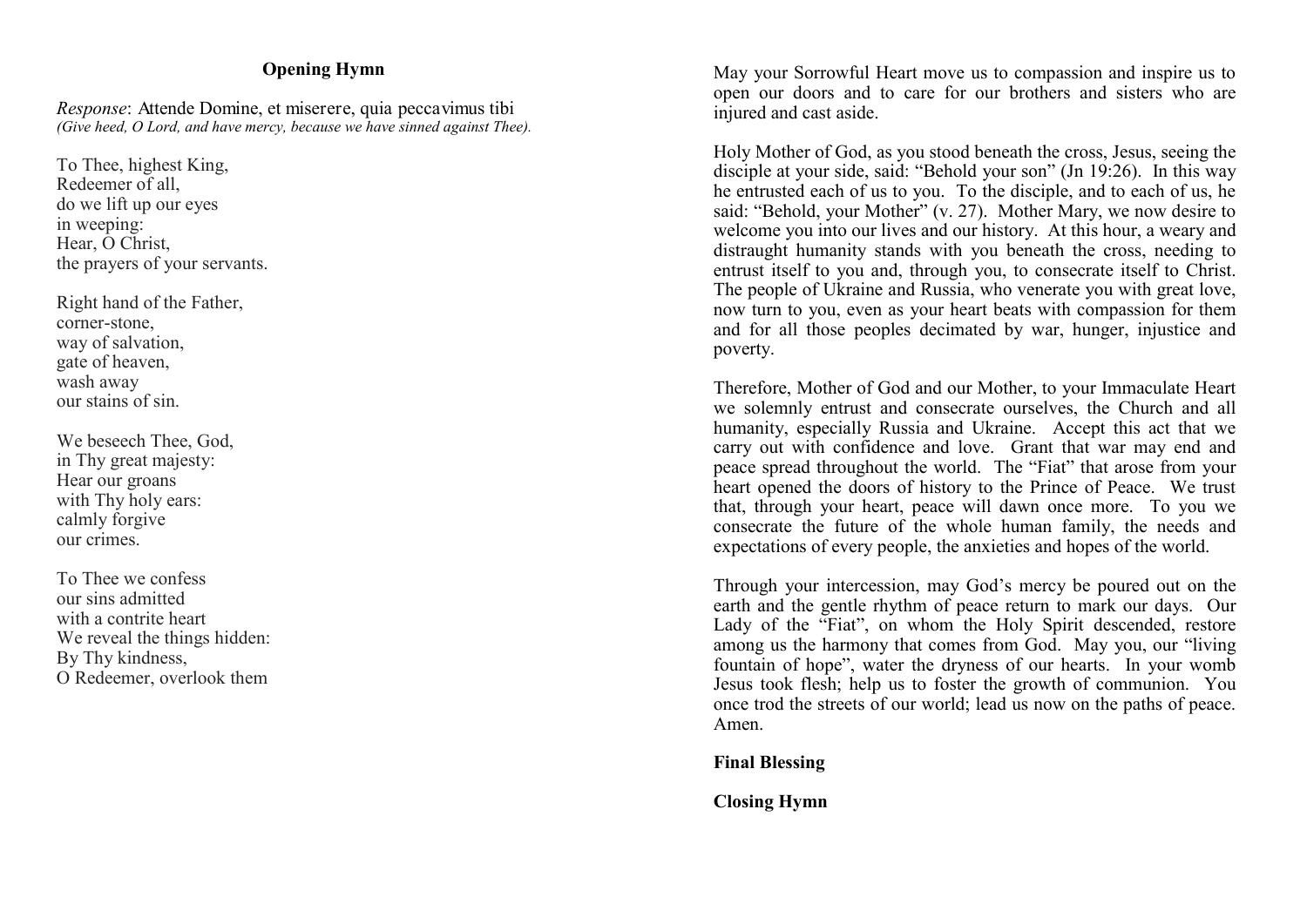Holy Mother, amid the misery of our sinfulness, amid our struggles and weaknesses, amid the mystery of iniquity that is evil and war, you remind us that God never abandons us, but continues to look upon us with love, ever ready to forgive us and raise us up to new life. He has given you to us and made your Immaculate Heart a refuge for the Church and for all humanity. By God's gracious will, you are ever with us; even in the most troubled moments of our history, you are there to guide us with tender love.

We now turn to you and knock at the door of your heart. We are your beloved children. In every age you make yourself known to us, calling us to conversion. At this dark hour, help us and grant us your comfort. Say to us once more: "Am I not here, I who am your Mother?" You are able to untie the knots of our hearts and of our times. In you we place our trust. We are confident that, especially in moments of trial, you will not be deaf to our supplication and will come to our aid. That is what you did at Cana in Galilee, when you interceded with Jesus and he worked the first of his signs. To preserve the joy of the wedding feast, you said to him: "They have no wine" (Jn 2:3). Now, O Mother, repeat those words and that prayer, for in our own day we have run out of the wine of hope, joy has fled, fraternity has faded. We have forgotten our humanity and squandered the gift of peace. We opened our hearts to violence and destructiveness. How greatly we need your maternal help!

Therefore, O Mother, hear our prayer. Star of the Sea, do not let us be shipwrecked in the tempest of war. Ark of the New Covenant, inspire projects and paths of reconciliation. Queen of Heaven, restore God's peace to the world. Eliminate hatred and the thirst for revenge, and teach us forgiveness. Free us from war, protect our world from the menace of nuclear weapons. Queen of the Rosary, make us realize our need to pray and to love. Queen of the Human Family, show people the path of fraternity. Queen of Peace, obtain peace for our world.

O Mother, may your sorrowful plea stir our hardened hearts. May the tears you shed for us make this valley parched by our hatred blossom anew. Amid the thunder of weapons, may your prayer turn our thoughts to peace. May your maternal touch soothe those who suffer and flee from the rain of bombs. May your motherly embrace comfort those forced to leave their homes and their native land.

#### **Introduction**

*Bishop*: In the name of the Father, and of the Son, and of the Holy Spirit.

*All:* **Amen**.

*Bishop:* Grace and peace to you from God the Father and from our Lord Jesus Christ who has given his life for our sins. *All*: **Blessed be the Lord forever**.

*Bishop*: Brothers and sisters, God calls us once more to conversion: Let us pray to obtain once more the grace of new life in Christ the Lord.

*All recollect themselves in a time of silent prayer*.

#### *Bishop*:

All powerful and merciful God who have gathered us together in the name of your Son,

to give grace and mercy to us in due season,

open our eyes that we might perceive the evil that has been done and touch our hearts that we might convert ourselves to you.

May your love rebuild in unity what our faults have broken asunder; and may your power heal our wounds and give us strength to our weakness.

May your Spirit renew the whole of our lives and give back to us the power of your charity,

that the image of your Son might shine forth within us and that all people may see in the face of the Church the glory of him whom you have sent, Jesus Christ our Lord.

*All*: **Amen**.

## **Liturgy of the Word**

## **Examination of Conscience**

*Bishop*: Trusting in the mercy of God our Father, let us acknowledge our sins.

*All*: I confess to almighty God…